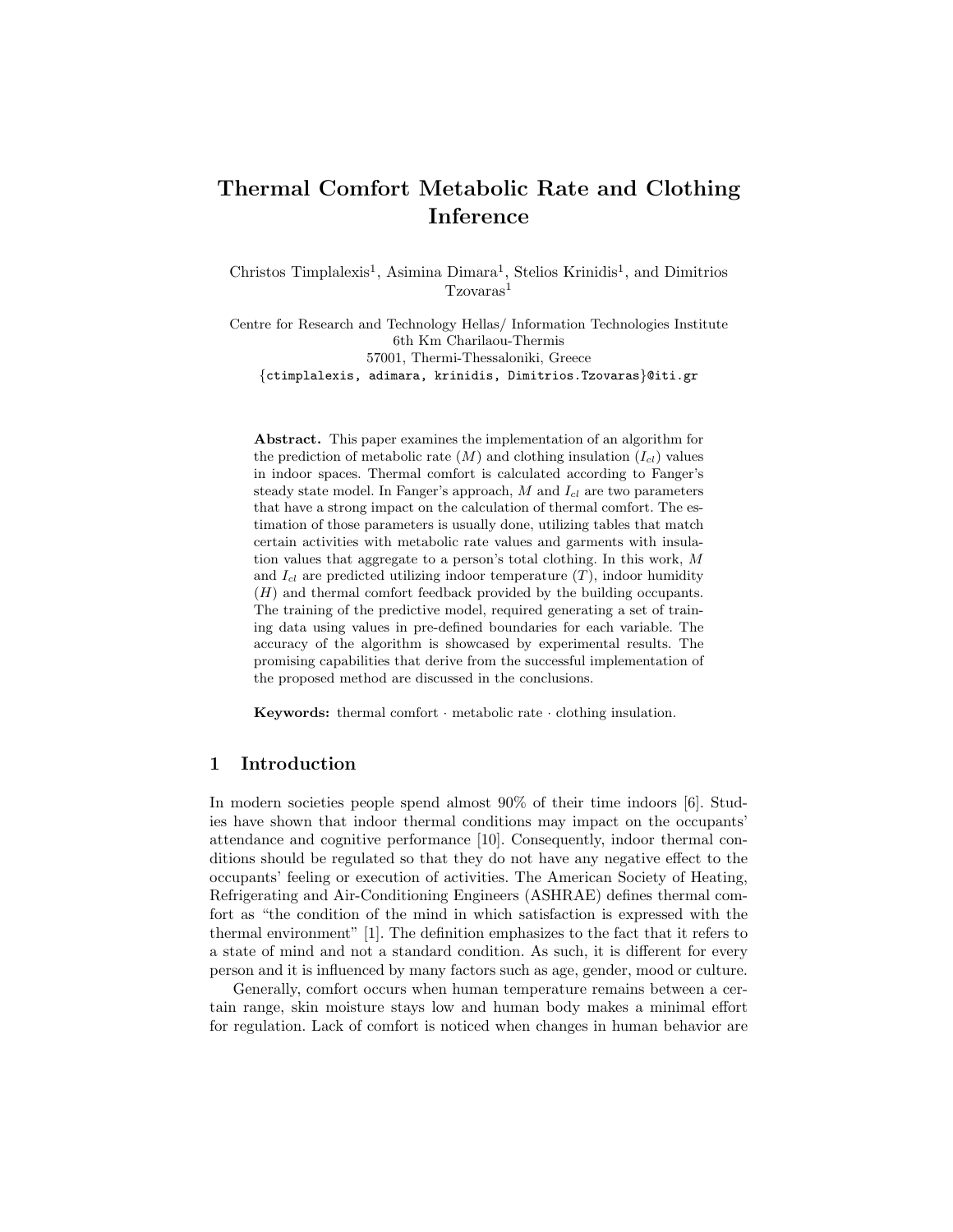observed [2]. Changing clothes, changing posture, altering activity or just complaining are that type of behaviors. The parameters that affect thermal sensation were defined by MacPherson in 1962 [9]: air temperature, air speed, humidity, mean radiant temperature, metabolic rate and clothing insulation. Those six factors were later incorporated into a steady state heat transfer model developed by Fanger, utilizing experimental results from 1296 human subjects in a controlled climate chamber [4]. In these studies, participants were dressed in standardized clothing and completed specific activities, being exposed to different thermal environments. In some cases, the thermal conditions were chosen, while participants were recording their thermal sensation using the 7-point ASHRAE thermal sensation scale ranging from cold  $(-3)$  to hot  $(3)$  with neutral conditions at  $(0)$ .

Analyzing the parameters that compose Fanger's comfort equation, it becomes obvious that measuring temperature, humidity and air speed can be done effortlessly using sensors. On the other hand, clothing habits and activity are more subjective factors and may as well require more complex equipment for their continuous registering. Thus, clothing insulation is either measured from human subjects or mannequins [3], or an initial assumption is made using ASHRAE tables. Metabolic rate is measured either by telling human subjects to perform certain activities, or assumed from tables similarly with clothing [8]. The current work attempts to personalize the thermal comfort computation process, by predicting different clothing insulation and metabolic rate values for every subject, depending on the thermal comfort feedback that they provide. This way, the thermal comfort computation becomes more accurate, without the need of ASHRAE tables, that significantly deviate from real-life indoor thermal comfort conditions.

The remaining of the paper is structured as follows: section 2 elaborates on Fanger's thermal comfort model. Section 3 describes the algorithm that was formulated for M and  $I_{cl}$  prediction. In section 4, experimental results that showcase the effectiveness of the algorithm are presented while conclusions are drawn in section 5.

## 2 Thermal comfort calculation

As long as the users provide no feedback, their comfort is calculated from Fanger's equation which uses the Predicted Mean Vote (PMV) index in order to quantify the degree of thermal discomfort on the 7-point ASHRAE scale. Fanger's equation is based on the general heat balance equation that describes the process of heat exchange between a man and his environment [7]:

$$
M - W = C + R + E_{sk} + (C_{res} + E_{res}).
$$
\n(1)

The external work  $W(W/m^2)$  in the equation is small and is generally ignored under most situations. The internal energy production  $M (W/m^2)$  is determined by metabolic activity.  $C(W/m^2)$  is the heat loss by convection. R  $(W/m^2)$  is the heat loss by thermal radiation.  $E_{sk}$   $(W/m^2)$  is the heat loss by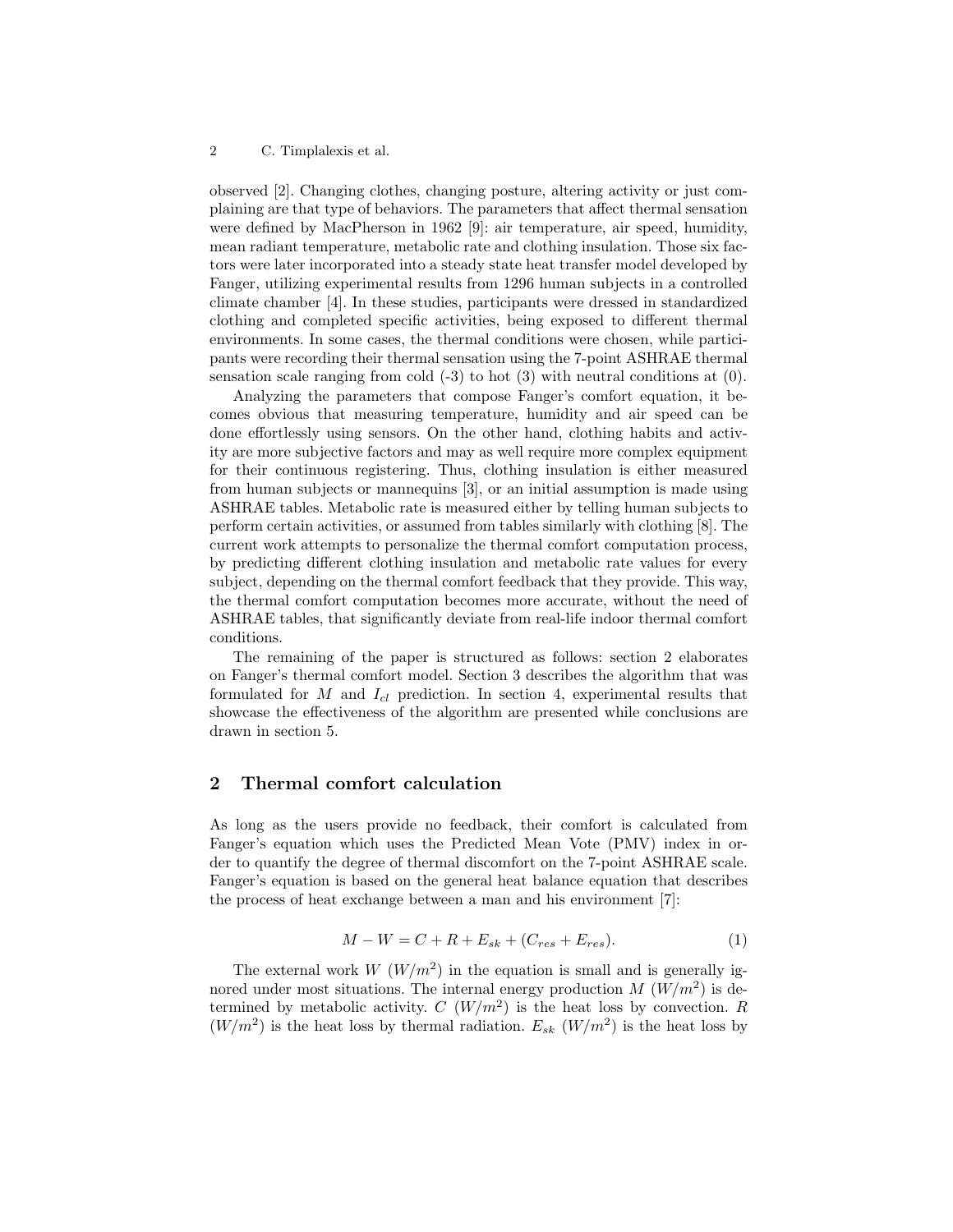evaporation from the skin.  $C_{res}$   $(W/m^2)$  and  $E_{res}$   $(W/m^2)$  are the sensible and the evaporation heat losses due to respiration respectively.

The convection heat transfer  $C(W/m^2)$  from the human body to the environment is given by:

$$
C = f_{cl} \cdot h_c \cdot (T_{cl} - T_a), \tag{2}
$$

where  $T_{cl}$  (<sup>o</sup>C) is the clothing surface temperature and  $T_a$  (<sup>o</sup>C) is the ambient air temperature. The heat transfer coefficient  $h_c (W/m^2 \cdot K)$  depends on the air velocity  $V_a$  ( $m/s$ ) across the body and consequently also upon the position of the person and orientation to the air current while the clothing area factor  $f_{cl}$ depends on the clothing insulation.

The radiation heat transfer between the body and surrounding surfaces is given from:

$$
R = \sigma \cdot \varepsilon_{cl} \cdot f_{cl} \cdot F_{vf} \cdot \left[ (T_{cl} + 273.15)^4 - (T_r + 273.15)^4 \right],\tag{3}
$$

where  $\varepsilon_{cl}$  is the emissivity of the clothing.  $F_{vf}$  is the view factor between the body and the surrounding surface.  $\sigma$  is the Stefan-Boltzmann constant, which has the numerical value of  $5.67 \cdot 10^{-8}$   $W/m^2 K^4$ .  $T_r$  (°C) is the radiant temperature. The surrounding surface temperature can be taken as approximately ambient air temperature  $T_a$  (°C). The respiration heat loss is divided into evaporative heat loss (latent heat) and sensible heat loss. The rate of the heat transfer by respiration is usually at the lower level beside the other rates of the heat transfer. This rate is given by:

$$
C_{res} + E_{res} = 0.014 \cdot M \cdot (34 - T_a) + 0.0173 \cdot M \cdot (5.87 - P_a), \tag{4}
$$

where  $P_a$   $(P_a)$  is the partial vapour pressure.

The rate of the heat loss by evaporation is the removal of heat from the body by evaporation of perspiration from the skin. The heat loss by evaporation is made up of two, the insensible heat loss by skin diffusion and the heat loss by regulatory sweating. This rate can be calculated by:

$$
E_{sk} = 3.05 \cdot (5.73 - 0.007 \cdot M - P_a) + 0.42 \cdot (M - 58.15)). \tag{5}
$$

Finally, the PMV value is determined from the following equation:

$$
PMV = (0.303 \cdot e^{-0.036 \cdot M} + 0.028) \cdot L,\tag{6}
$$

where L is defined as follows:

$$
L = M - W - C - R - E_{sk} - (C_{res} + E_{res}).
$$
\n(7)

The air speed is set to  $0.1m/s$ , which is a typical value used by ASHRAE standard [1]. According to [11], the difference between air temperature and mean radiant temperature is negligible for indoor environments. Sensors are utilized for the acquisition of temperature and humidity data, while metabolic rate and clothing insulation are initialized according to ASHRAE standard [1], as shown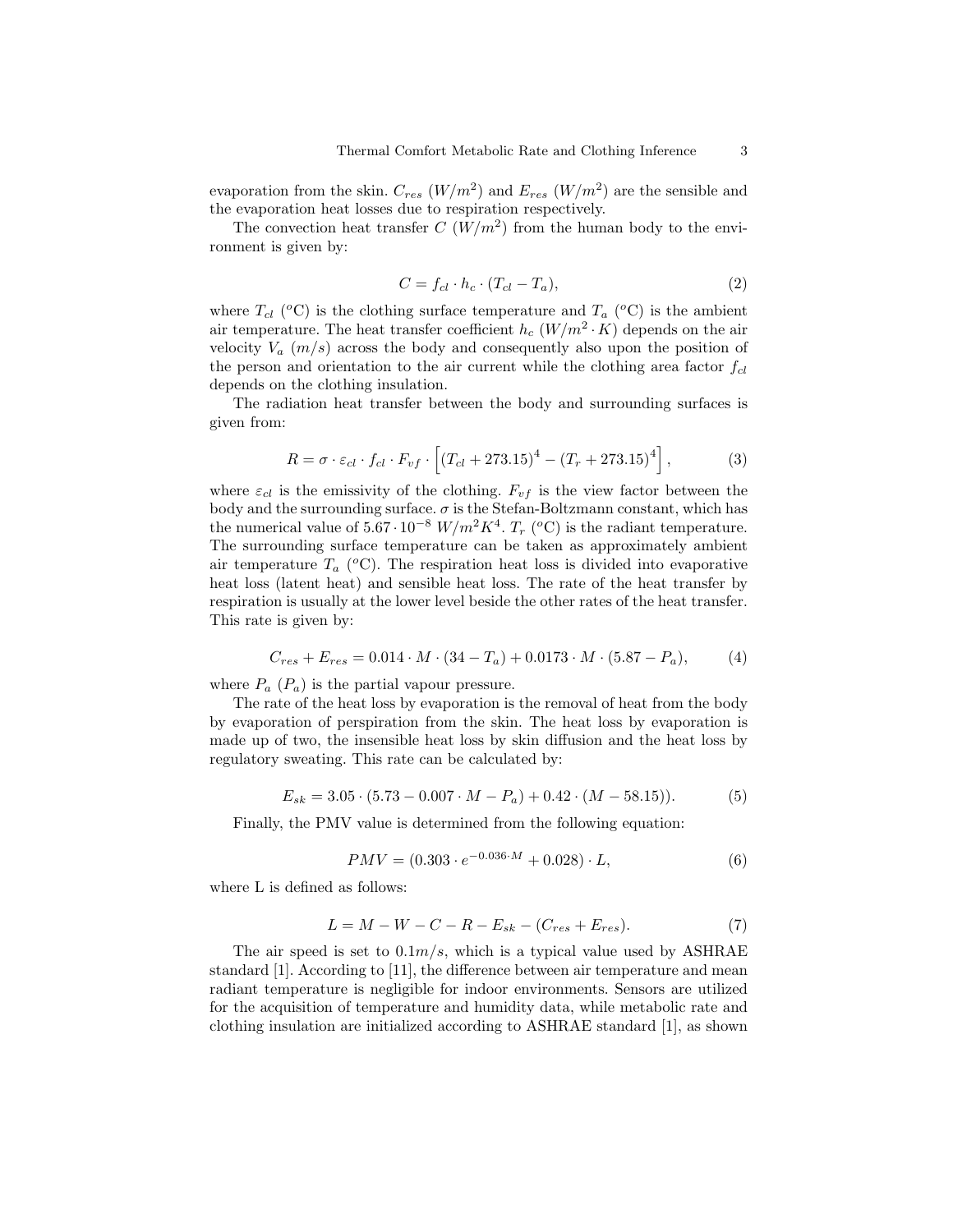in Figure 1 and Figure 2. The hypothesis for the metabolic rate and clothing insulation values begins by separating the day at five intervals. Regarding the metabolic rate, mild activities such as sitting, reclining, typing, reading are considered for each user during the day, while at night the user is considered to be sleeping. The clothing insulation takes into consideration the day interval in combination with the season of the year, in order to infer a user's clothing. Day and night separation is also made here, since during sleep the bed and the sheets provide some extra insulation.

|                          | <b>TABLE A1</b><br><b>Metabolic Rates for Typical Tasks</b> |                       |                          |  |
|--------------------------|-------------------------------------------------------------|-----------------------|--------------------------|--|
|                          |                                                             | <b>Metabolic Rate</b> |                          |  |
| <b>Activity</b>          | <b>Met Units</b>                                            | W/m <sup>2</sup>      | (Btu/h·ft <sup>2</sup> ) |  |
| <b>Resting</b>           |                                                             |                       |                          |  |
| Sleeping                 | 0.7                                                         | 40                    | (13)                     |  |
| Reclining                | 0.8                                                         | 45                    | (15)                     |  |
| Seated, quiet            | 1.0                                                         | 60                    | (18)                     |  |
| Standing, relaxed        | 1.2                                                         | 70                    | (22)                     |  |
| <b>Office Activities</b> |                                                             |                       |                          |  |
| Reading, seated          | 1.0                                                         | 55                    | (18)                     |  |
| Writing                  | 1.0                                                         | 60                    | (18)                     |  |
| Typing                   | 1.1                                                         | 65                    | (20)                     |  |
| Filing, seated           | 1.2                                                         | 70                    | (22)                     |  |
| Filing, standing         | 1.4                                                         | 80                    | (26)                     |  |
| Walking about            | 1.7                                                         | 100                   | (31)                     |  |
| Lifting/packing          | 2.1                                                         | 120                   | (39)                     |  |
|                          |                                                             |                       |                          |  |

Fig. 1. Metabolic rates for typical tasks [1]

# 3 Metabolic rate and clothing insulation prediction from user feedback

User feedback is utilized in order to revise the initial metabolic rate and clothing insulation values and steadily converge to the user's objectives. The final goal is to create a different profile for each user, since every person may have different dressing preferences and may perform different activities in his/her house during the day. The feedback provided by the users refers to their thermal sensation in terms of the PMV index. The correction of the metabolic rate and clothing insulation values is made only for the specific interval that the feedback is given. The new M,  $I_{cl}$  are calculated according to the following methodology:

The first step towards building this model was the formulation of a training dataset. According to ASHRAE standards [1], M and  $I_{cl}$  have upper and lower limits. Discrete values were chosen within the respective boundaries for all of the variables that compose Fanger's equation  $(T, H, I_{cl}, M)$ . The step that was used for the sampling of each variable, was selected considering the variable's impact on the final  $PMV$  outcome at the [-3, 3] scale of  $PMV$  (Table 2).

The next step requires solving Fanger's equation for all of the possible states that were generated. The combination of T, H,  $I_{cl}$ , M values generate a total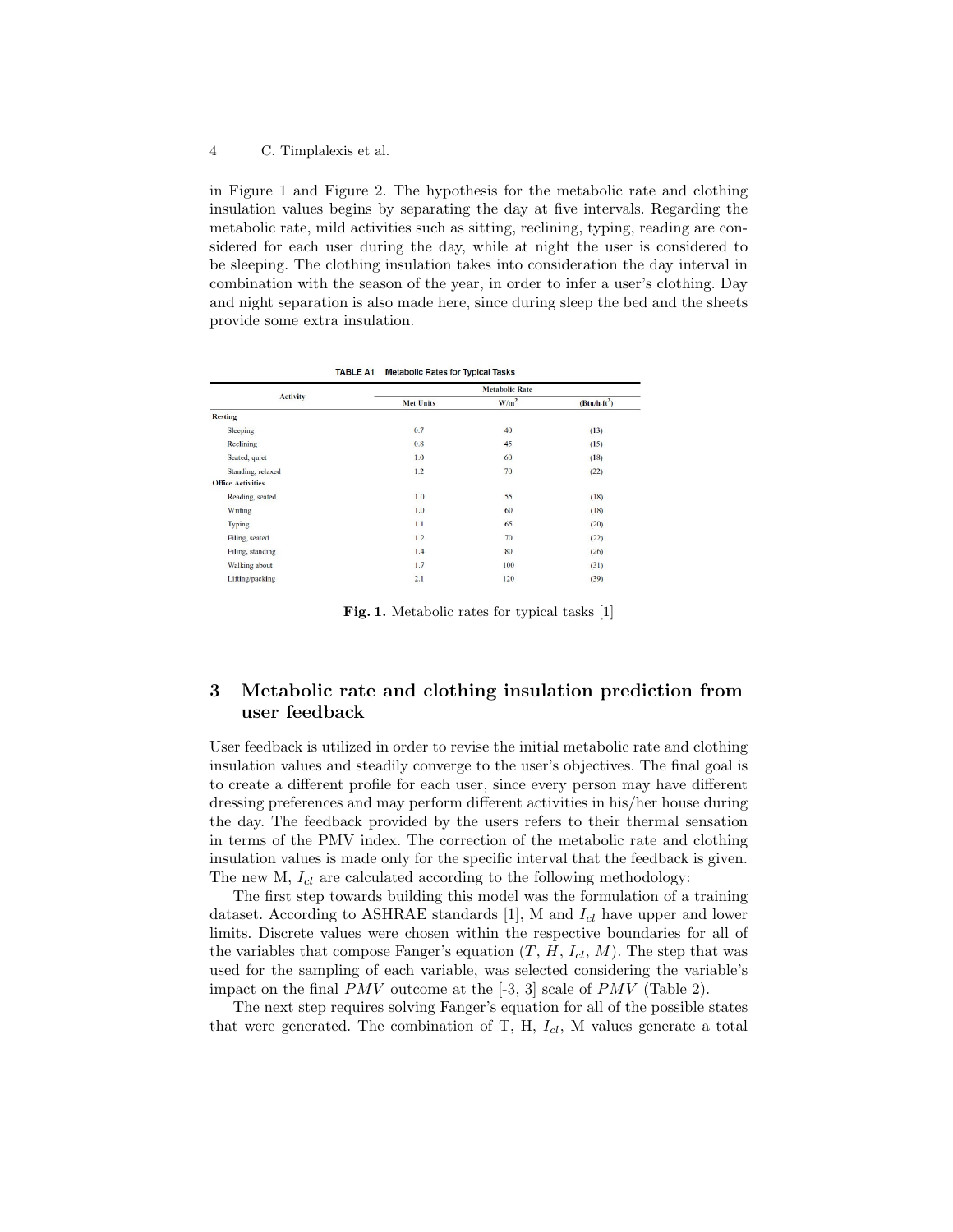| 18866 BZ<br><b>Garment Insulation</b>   |                 |                                              |                 |
|-----------------------------------------|-----------------|----------------------------------------------|-----------------|
| <b>Garment Description</b> <sup>†</sup> | $I_{clw}$ , clo | <b>Garment Description</b> b                 | $I_{clw}$ , clo |
| Underwear                               |                 | <b>Dress and Skirts</b>                      |                 |
| <b>Bra</b>                              | 0.01            | Skirt (thin)                                 | 0.14            |
| Panties                                 | 0.03            | Skirt (thick)                                | 0.23            |
| Men's briefs                            | 0.04            | Sleeveless, scoop neck (thin)                | 0.23            |
| <b>T-shirt</b>                          | 0.08            | Sleeveless, scoop neck (thick), i.e., jumper | 0.27            |
| Half-slip                               | 0.14            | Short-sleeve shirtdress (thin)               | 0.29            |
| Long underwear bottoms                  | 0.15            | Long-sleeve shirtdress (thin)                | 0.33            |
| <b>Full slip</b>                        | 0.16            | Long-sleeve shirtdress (thick)               | 0.47            |
| Long underwear top                      | 0.20            | <b>Sweaters</b>                              |                 |
| <b>Footwear</b>                         |                 | Sleeveless vest (thin)                       | 0.13            |
| Ankle-length athletic socks             | 0.02            | Sleeveless vest (thick)                      | 0.22            |
| Pantyhose/stockings                     | 0.02            | Long-sleeve (thin)                           | 0.25            |
| Sandals/thongs                          | 0.02            | Long-sleeve (thick)                          | 0.36            |
| <b>Shoes</b>                            | 0.02            | Suit Jackets and Vests <sup>††</sup>         |                 |
| Slippers (quilted, pile lined)          | 0.03            | Sleeveless vest (thin)                       | 0.10            |
| Calf-length socks                       | 0.03            | Sleeveless vest (thick)                      | 0.17            |
| Knee socks (thick)                      | 0.06            | Single-breasted (thin)                       | 0.36            |
| <b>Boots</b>                            | 0.10            | Single-breasted (thick)                      | 0.44            |
| <b>Shirts and Blouses</b>               |                 | Double-breasted (thin)                       | 0.42            |
| Sleeveless/scoop-neck blouse            | 0.12            | Double-breasted (thick)                      | 0.48            |
| Short-sleeve knit sport shirt           | 0.17            | <b>Sleepwear and Robes</b>                   |                 |
| Short-sleeve dress shirt                | 0.19            | Sleeveless short gown (thin)                 | 0.18            |
| Long-sleeve dress shirt                 | 0.25            | Sleeveless long gown (thin)                  | 0.20            |
| Long-sleeve flannel shirt               | 0.34            | Short-sleeve hospital gown                   | 0.31            |
| Long-sleeve sweatshirt                  | 0.34            | Short-sleeve short robe (thin)               | 0.34            |
| <b>Trousers and Coveralls</b>           |                 | Short-sleeve paiamas (thin)                  | 0.42            |
| Short shorts                            | 0.06            | Long-sleeve long gown (thick)                | 0.46            |
| <b>Walking shorts</b>                   | 0.08            | Long-sleeve short wrap robe (thick)          | 0.48            |
| Straight trousers (thin)                | 0.15            | Long-sleeve pajamas (thick)                  | 0.57            |
| <b>Straight trousers (thick)</b>        | 0.24            | Long-sleeve long wrap robe (thick)           | 0.69            |
| Sweatpants                              | 0.28            |                                              |                 |
| <b>Overalls</b>                         | 0.30            |                                              |                 |
| Coveralls                               | 0.49            |                                              |                 |

TABLE B<sub>2</sub>

Fig. 2. Garment insulation [1]

Table 1. ASHRAE thermal comfort scale

|      | Value Sensation |
|------|-----------------|
| $+3$ | Hot             |
| $+2$ | Warm            |
| $+1$ | Slightly warm   |
| 0    | Neutral         |
| -1   | Slightly Cool   |
| $-2$ | Cool            |
| -3   | Cold            |

of 770.400 different states. After solving the equation, a mapping table was formulated that will be utilized as the training dataset for the model (Table 3).

When a user decides to give feedback about the thermal comfort conditions in his/her house, the given value is considered to be the actual PMV value for the specific timestamp. The task of the model is to use the given feedback along with the sensor data and predict the clothing insulation and the metabolic rate. The formulated problem requires the estimation of multiple continuous variables  $y_i=[M, I_{cl})$  from a vector of k input variables  $x_i=[PMV_{feedback}, T, H)$ . This is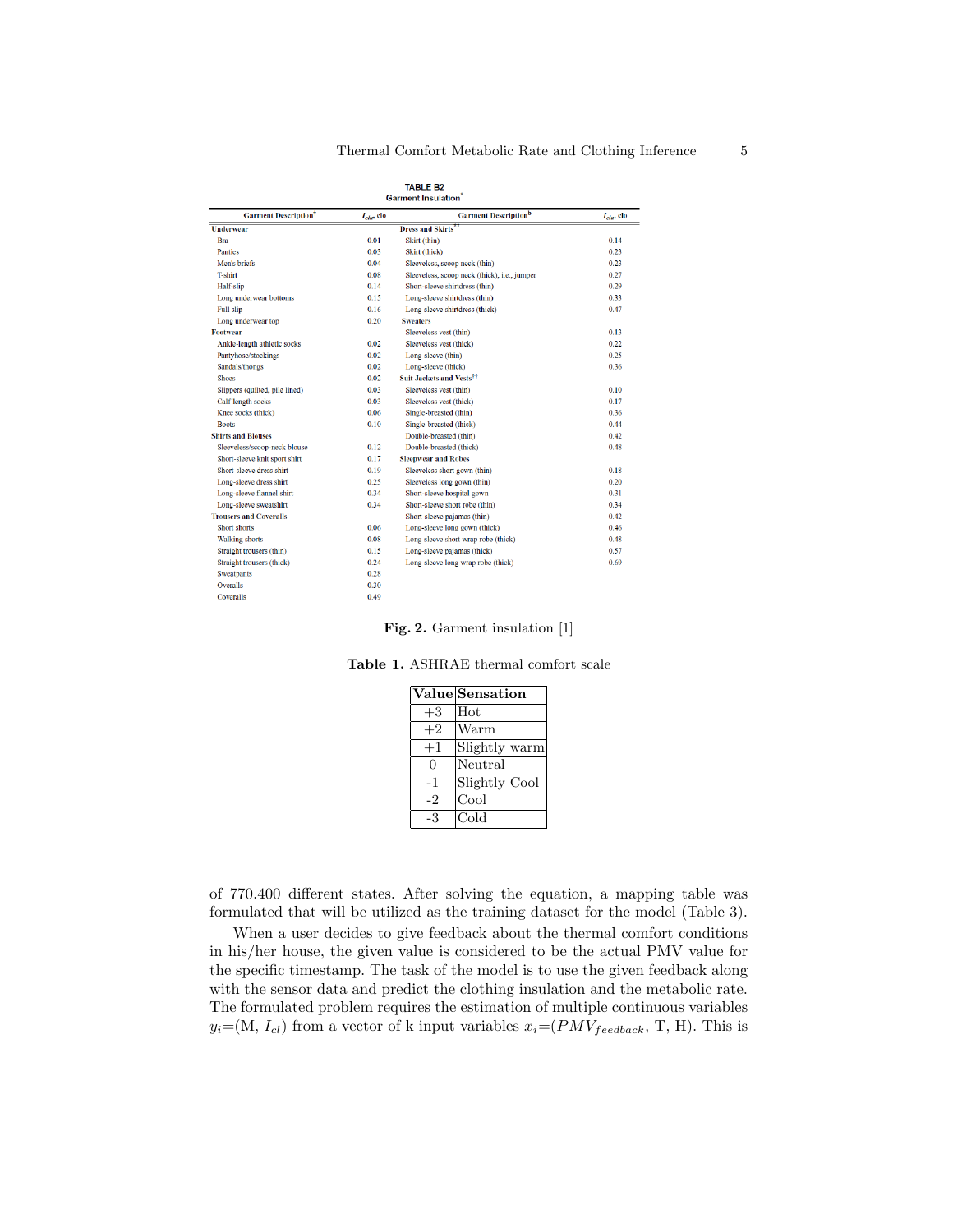|  | Table 2. Variables sampling for the training dataset |  |  |  |  |
|--|------------------------------------------------------|--|--|--|--|
|--|------------------------------------------------------|--|--|--|--|

| Variable                                |           |     | Interval Step Impact of variable's step change on PMV value |
|-----------------------------------------|-----------|-----|-------------------------------------------------------------|
| Temperature                             | [18, 31]  | 0.3 |                                                             |
| Humidity                                | [20, 75]  | 5   | 0.05                                                        |
| Metabolic Rate                          | [44, 164] | 4   | $0.05 - 0.2$                                                |
| Clothing Insulation $(0.04, 1.84)$ 0.04 |           |     | $0.02 - 0.2$                                                |

|      |    | Temperature Humidity Clothing Insulation Metabolic Rate PMV |     |         |
|------|----|-------------------------------------------------------------|-----|---------|
| 23.4 | 40 | 0.84                                                        | 52  | $-0.58$ |
| 23.4 | 40 | 0.84                                                        | 56  | $-0.41$ |
| 23.4 | 40 | 0.84                                                        | 60  | $-0.25$ |
| 23.4 | 40 | 0.84                                                        | 64  | $-0.17$ |
| 23.4 | 40 | 0.84                                                        | 68  | $-0.09$ |
| 23.4 | 40 | 0.84                                                        | 72  | 0.21    |
| 23.4 | 40 | 0.84                                                        | 76  | 0.32    |
| 23.4 | 40 | 0.84                                                        | 80  | 0.42    |
| 23.4 | 40 | 0.84                                                        | 84  | 0.50    |
| 23.4 | 40 | 0.84                                                        | 88  | 0.58    |
| 23.4 | 40 | 0.84                                                        | 92  | 0.65    |
| 23.4 | 40 | 0.84                                                        | 96  | 0.72    |
| 23.4 | 40 | 0.84                                                        | 100 | 0.78    |
| 23.4 | 40 | 0.84                                                        | 104 | 0.84    |
| 23.4 | 40 | 0.84                                                        | 108 | 0.91    |
| 23.4 | 40 | 0.84                                                        | 112 | 0.97    |
| 23.4 | 40 | 0.84                                                        | 116 | 1.02    |
| 23.4 | 40 | 0.84                                                        | 120 | 1.09    |
| 23.4 | 40 | 0.84                                                        | 124 | 1.15    |

Table 3. Mapping table

a multi-target regression (MTR) problem so an appropriate regressor is selected. To this end, extremely randomized trees (extra trees), presented by Geurts et al [5] were utilized. Extra trees is an algorithm for ensemble tree construction based on extreme randomization. It belongs to the global methods of MTR, which means that all of the target variables are predicted simultaneously using one model in contrast to the local methods that predict each target variable separately. Global methods exploit the dependencies that exist between the target variables and result in better predictive performance.

The extra trees regression algorithm builds an ensemble of unpruned regression trees according to the classical top-down procedure. It has two main differences with other ensemble tree-based methods:

– The procedure of selecting cut-points for splitting the tree nodes is performed randomly.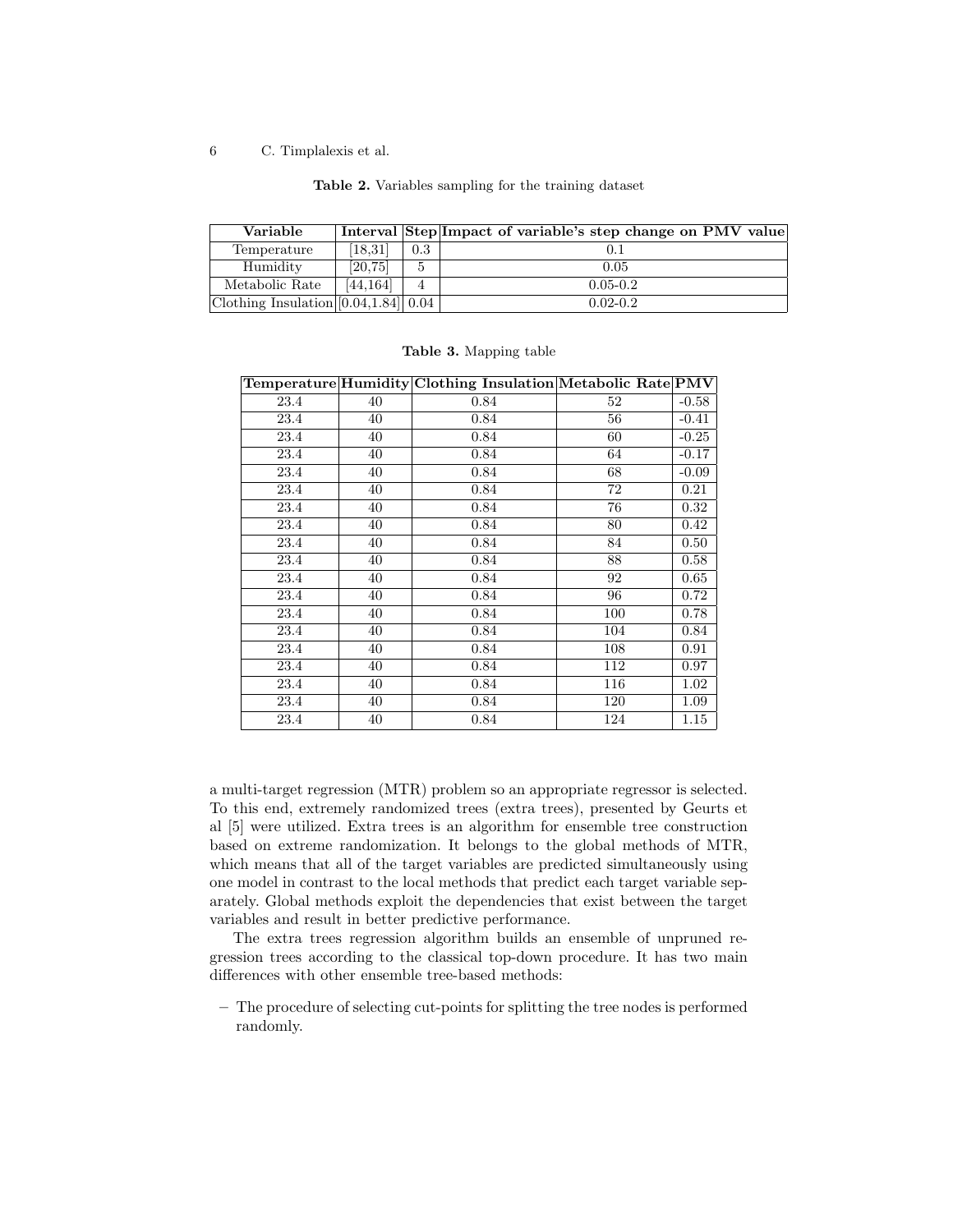– The trees grow using the whole learning sample and not just a bootstrap replica.

The splitting procedure for numerical attributes includes the following parameters:

- $-$  K, which denotes the number of attributes selected at each node;
- $n_{min}$ , which refers to the minimum sample size for splitting a node;
- $L$ , which represents the number of trees of the ensemble.

The final prediction in regression problems is given by aggregating the predictions of all trees and then using the arithmetic average. From variance point of view, extra trees are able to reduce variance more strongly than other randomization tree methods, using explicit randomization of the cut-point and attribute, combined with ensemble averaging. Bias is also minimized by the usage of the full original learning sample, in contrast to methods that use bootstrap replicas. Assuming balanced trees, the complexity of tree growing is of order  $N \cdot logN$ with respect to learning sample size. The parameters  $K, n_{min}, L$  can be adjusted manually or automatically, however it is suggested by Geurts that the default settings are used in order to maximize the computational advantages and autonomy of the method. The above claim is empirically confirmed at our case, since different settings of the algorithms were used, but finally the default settings were selected as they provided more accurate results. The default criteria for measuring the quality of a split is mean squared error.

The users are able to give their feedback through a mobile application. Then, the model uses the feedback along with temperature and humidity data and finally predicts the new values of  $M$  and  $I_{cl}$  for the current user. Those values refer to the time interval in which the feedback is given. Metabolic rate and clothing insulation values are finally stored, updating previous ones. From that point on, the user's thermal comfort will be estimated with these new M and  $I_{cl}$  values.

Summarizing, the comfort inference algorithm is executed as a whole, as described in the following steps:

- 1. All the necessary data are retrieved from the database. This includes: temperature, humidity, metabolic rate, clothing insulation.
- 2. Data are pre-processed in order to handle abnormalities such as null or duplicate values.
- 3. It is checked whether the user has provided feedback. If there is feedback, then the comfort feedback predictive model is loaded and new values for M and  $I_{cl}$  are calculated.
- 4. Thermal comfort is being calculated using Fanger's Equation.

## 4 Experimental Results

The algorithm is tested for the whole possible range of feedbacks, from  $-3$  to  $+3$ . The feedback was set to change with a step of 0.05 at each observation, while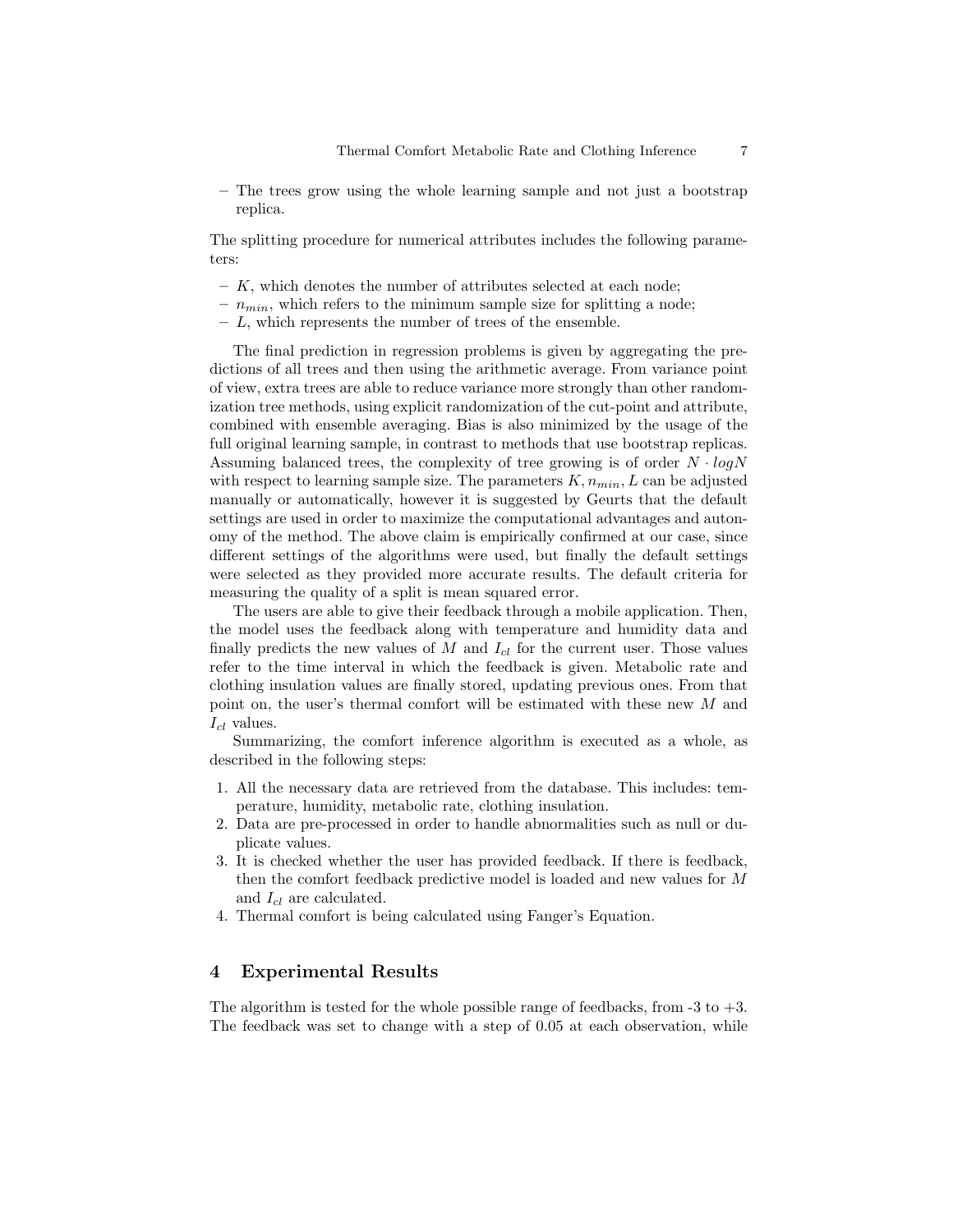8 C. Timplalexis et al.



Fig. 3. Thermal comfort inference flow chart

T and H were randomly chosen to be between certain intervals. A total of 120 observations were created, that were utilized as inputs to the pre-trained predictive model, which generated a pair of  $M$ ,  $I_{cl}$  predictions for each observation. The predicted  $M, I_{cl}$  values were then inserted into Fanger's equation and  $PMV$ value was calculated. Finally, the feedback was compared to the calculated PMV value for each observation in order to test the accuracy of the  $M, I_{cl}$  predictions. The comparison between thermal comfort feedback values and predicted PMV values is shown in figure 4.

The error that corresponds to the observations of figure 4, is depicted in figure 5. This error represents the deviation of the observed value (PMV deriving from the predicted  $M, I_{cl}$ ) from the true value (actual PMV feedback).

$$
error = predicted.PMV\_value - feedback
$$
\n(8)

As seen in figure 4, the predictions are accurate for the whole range of feedback values. This is also confirmed from the errors that are below 0.2 for the majority of the observations. Mean squared error (MSE) and mean absolute error (MAE) remain very low, at 0.0108 and 0.0739 respectively. The model's worst prediction, results to an error of 0.28 which is translated to lower than  $5\%$ error in the [-3, 3] scale. It is deduced that the overall performance of the model is satisfying, as the predicted  $M, I_{cl}$  values approximate closely to the feedback (PMV value) from which they were derived, when inserted to Fanger's equation.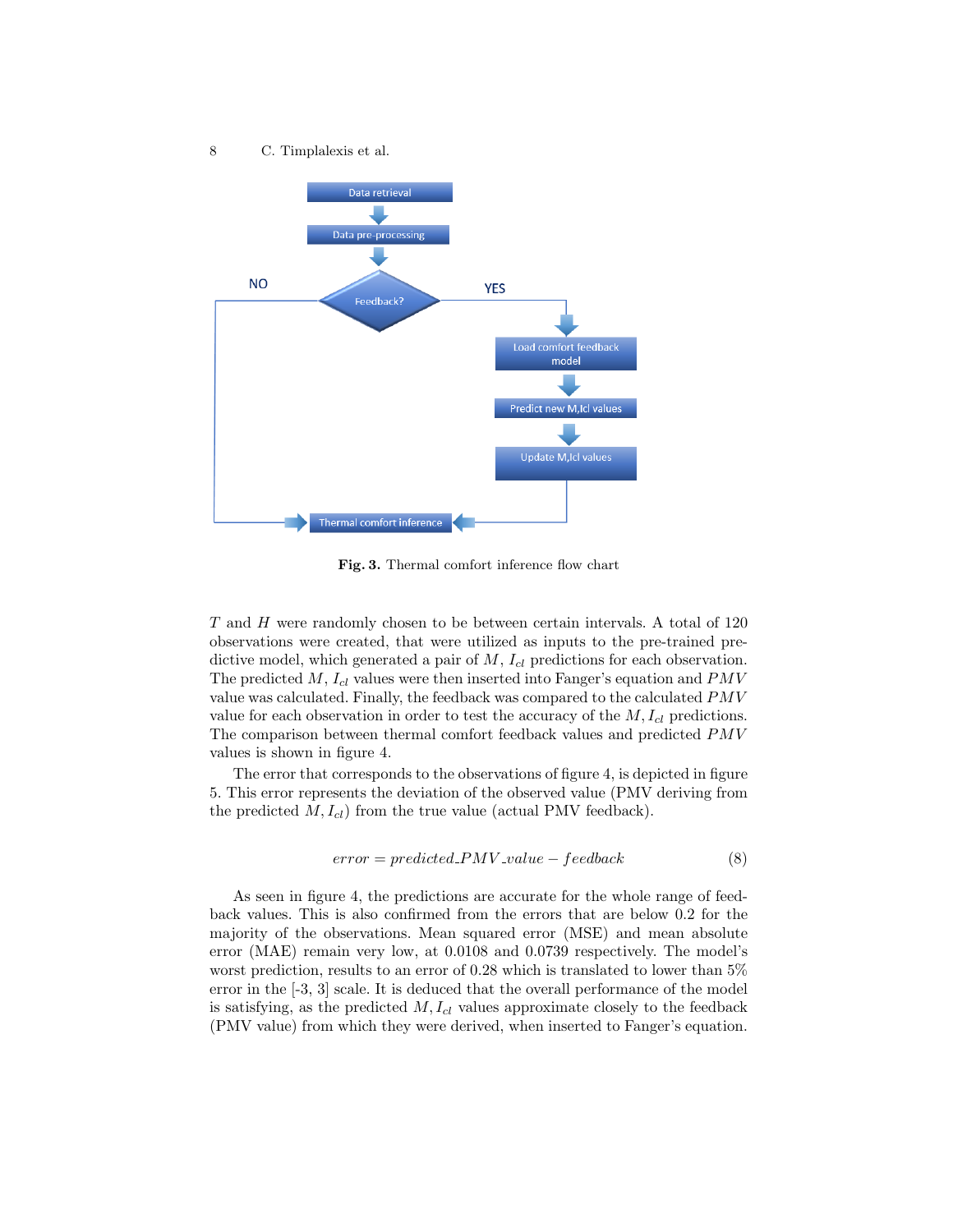

Fig. 4. Feedback and predicted PMV values comparison



Fig. 5. Error of each observation

Table 4. Error Analysis of the tested observations

| <b>Error Analysis</b>      |                     |  |  |  |
|----------------------------|---------------------|--|--|--|
| Mean Squared Error 0.0108  |                     |  |  |  |
| Mean Absolute Error 0.0739 |                     |  |  |  |
| Maximum Error              | $-0.28$             |  |  |  |
| Minimum Error              | $\overline{0.0009}$ |  |  |  |

# 5 Conclusions

This study elaborates on the two subjective factors that are part of the thermal comfort equation, clothing insulation and metabolic rate. The accurate prediction of these parameters, utilizing feedback provided by the study subjects, could